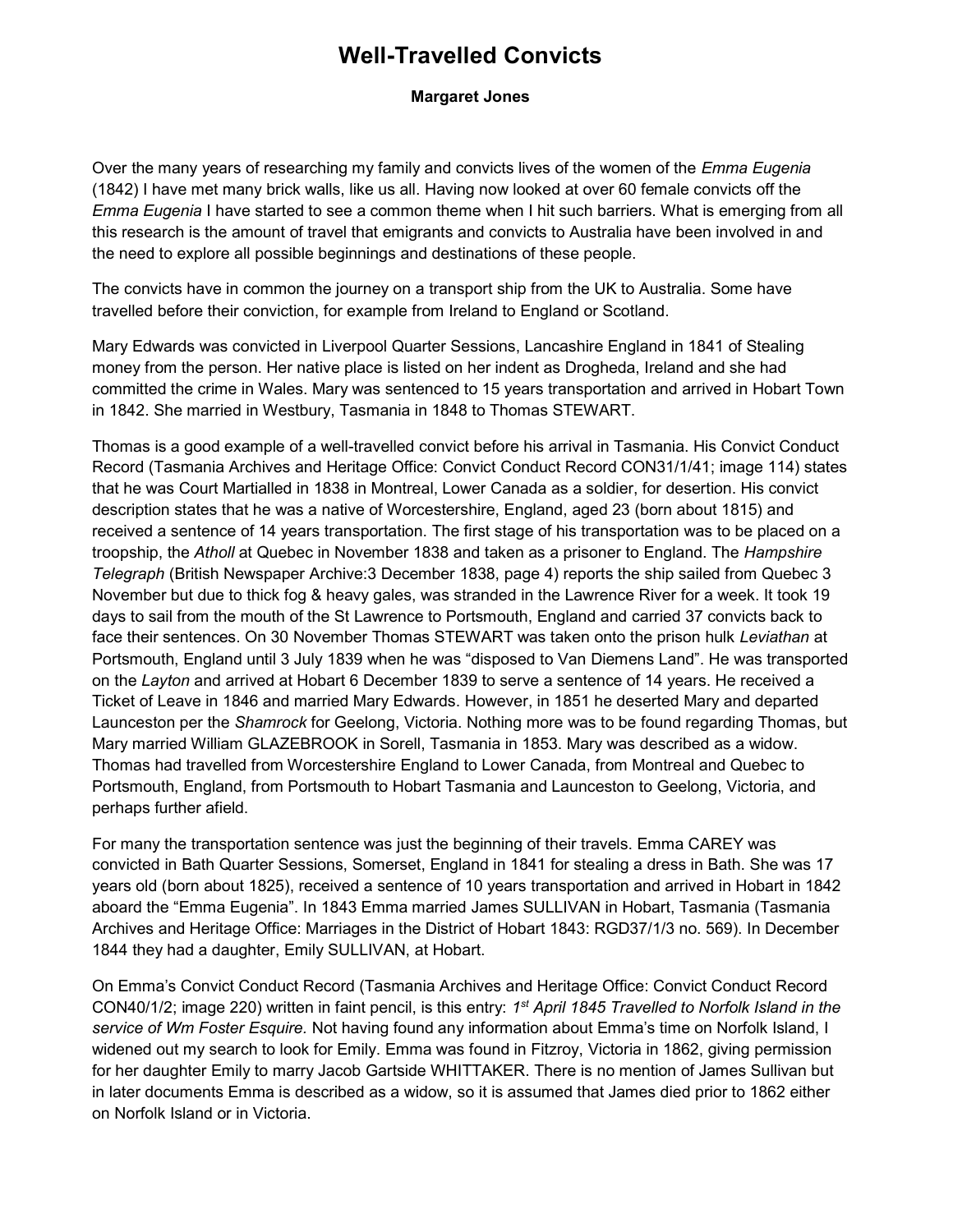From this time on Emma appears to have lived with her daughter and son in law in two more international places. Emma SULLIVAN is listed in the 1900 United States Federal Census in Los Angeles, California living with Jacob G and Emilie WHITTAKER, aged 72 years, born England in March 1828 and mother in law to Jacob. Emilie is described aged 56 years, born in Australia in December 1844 and as being married 38 years. Jacob aged 69 years, born June 1830 in Ohio USA, a foundry man. Emma does not appear in the 1910 Census with Emilie and Jacob and it seems she died between 1900 and 1910 in California. Before arriving in the United States of America the family was living in New Zealand between 1864 and 1880. Four of their children's births are registered in Auckland, NZ and the family is listed on the ship SS Zealandia departing Auckland in December 1880 for Honolulu and San Francisco. Emma certainly saw her way almost around the world, Wiltshire, England to Los Angeles, USA via Tasmania, Norfolk Island, Victoria and New Zealand.

Finally, there is Mary DOUGAL, whose travels were easily tracked by her numerous court appearances along the way from Scotland to Tasmania, Victoria & New Zealand. As I research the convicts of the ship Emma Eugenia, New Zealand is emerging as a popular final destination for many.

Mary was born in Perth, Scotland in 1819. She was convicted at Perth Court of Justiciary in 1841 of stealing a handkerchief. Her sentence of 7 years transportation seems to be a little harsh until you read through her court history. Between 1838 and 1841 Mary received four sentences of imprisonment all for stealing. In the Perthshire Advertiser, 23 September 1841, a full description of her convictions shows that she was well known especially for her drinking and street behaviour.

William WOOD, a policeman said in his witness statement "... [Mary] does some work at times and then goes a drinking and stealing. If I saw her in the street the worse of liquor and apparently carrying anything I would apprehend her and question and search her. She associates with thieves and dissolute persons…." (Perthshire Advertiser, 23/09/1841, The British Newspaper Archive, The British Library)

Mary was transported per the *Emma Eugenia* to Hobart, Tasmania in 1842 and married Philip HORTON in 1845 at Carrick, Tasmania. Philip was a free by servitude farmer aged 32 and Mary was 23 years old. She seemed to have settled into a quiet life and they had three children in Tasmania between 1846 and 1851. In April 1851 They departed from Launceston aboard the City of Sydney in steerage bound for Portland, Victoria. Philip established himself as a butcher in Bendigo, the family living at Irish Town near Castlemaine. However, from 1854 Mary established herself in quite a different way. There are a number of regular court convictions including for stealing and being drunk between 1854 and 1861 reported in the newspapers. She regularly received heavy fines or imprisonment sentences. In 1856 she was charged with disorderly and disgusting behaviour in the public streets.

1856: Bendigo Advertiser (Vic: 1855-1918), Thursday 13 March 1856, Page 3: Court of Petty Sessions

COURT OF PETTY SESSIONS.

Tuesday 11<sup>th</sup> March.

(Before the Stipendiary Magistrate.)

ILLEGALLY AT LARGE. Mary Horton was brought up on this charge.

This ill-favoured specimen of humanity has frequently favoured this Court with her presence. The immediate cause of her appearance on this occasion was, her having conducted herself in the most disorderly and disgusting manner in the public streets. Her husband who was present, confessed that she had been before the court on four former occasions, but said she was out of her mind. She was remanded for three days.

(TROVE: The National Library of Australia)

By 1861 it seems that Philip had had enough of Mary's antics and decided to sell up and move away to start afresh. Mary, Philip and their surviving child, Philip junior (aged 10), are listed as departing from